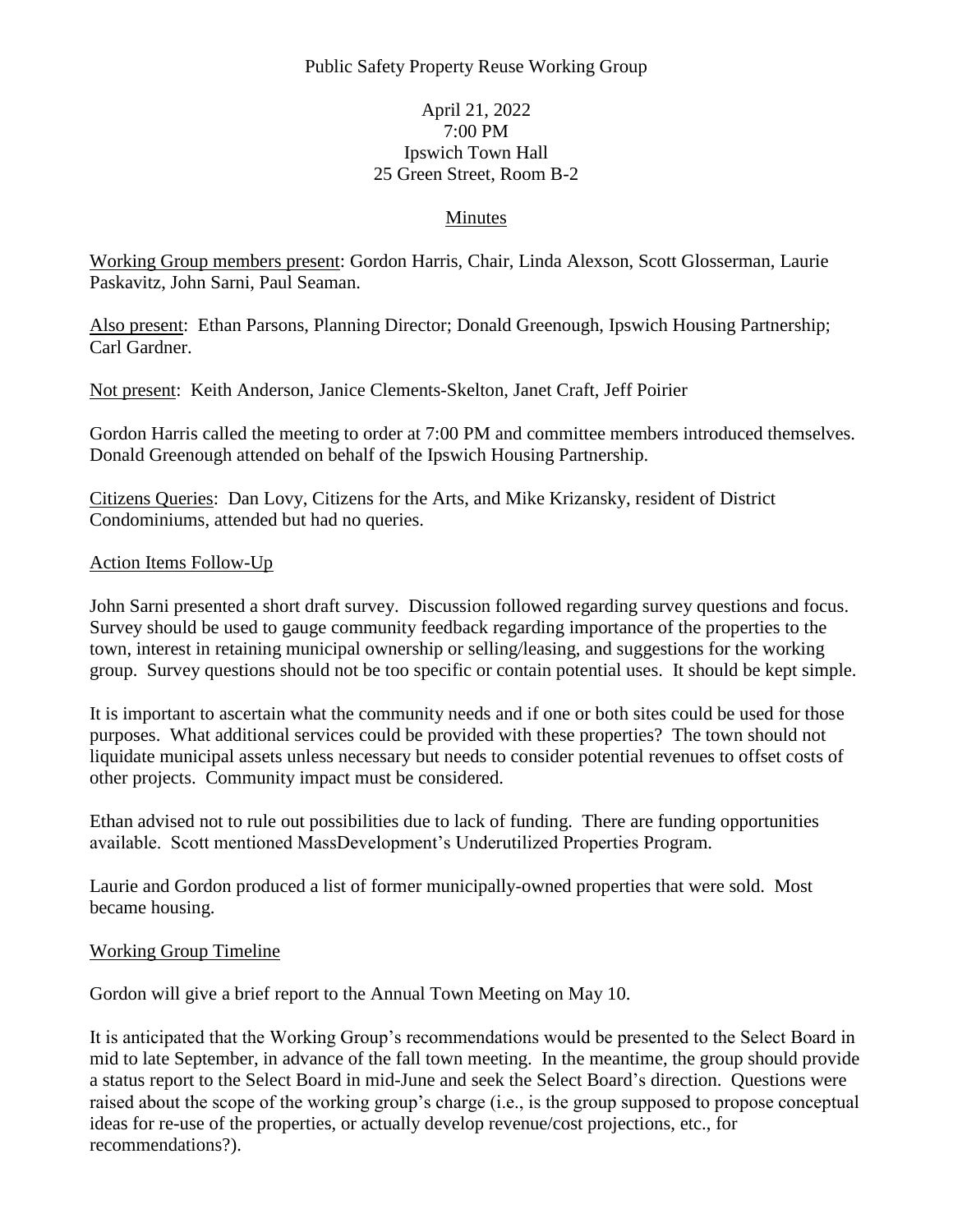#### Procedural Objectives

The group determined the following 4 criteria should be used in developing recommendations:

Feasibility, Desirability, Financial, and Community Benefit

Recommendations include GIS mapping of each site, lot configuration and neighborhood. Consider more than just the existing building(s) for possible opportunities. Draw upon the Community Development Plan, Housing Production Plan and other already available reports for information, statistics, needs and interests, and build from there.

Research the highest and best use of each property and intersect that with the needs of the community. There are costs and benefits of architectural preservation, and it is possible to sell to a private purchaser with preservation requirements.

Determine if there is money available for a consultant to assist the working group. This is a process that should be done once and done right.

Research what funding sources and grant opportunities are available.

Obtain an inventory of current municipal properties and their uses.

Laurie suggested writing a newspaper article on the committee's work. The initial community communication could be the report at town meeting followed by a newspaper article.

#### Action Items

John and Scott will work on further developing the survey. Ethan and the Planning Department intern will assist.

Scott will explore potential grants and funding opportunities and report back. He also volunteered to create an online "product board" to solicit and share ideas for the properties. A similar program was used by the CDP consultant. He will show it to the group at the next meeting.

Ethan will request an inventory of municipal buildings and department uses from the Facilities Director. He offered to put together a "profile" for each property, including map, parcel size, current zoning, condition of structures, etc. This information is probably available in the materials for the new public safety facility project.

Laurie and Gordon will work on town meeting talking points and post-town meeting communications strategy.

Dan Lovy offered to do research.

Mike Krizansky suggested communicating clearly to avoid misunderstanding.